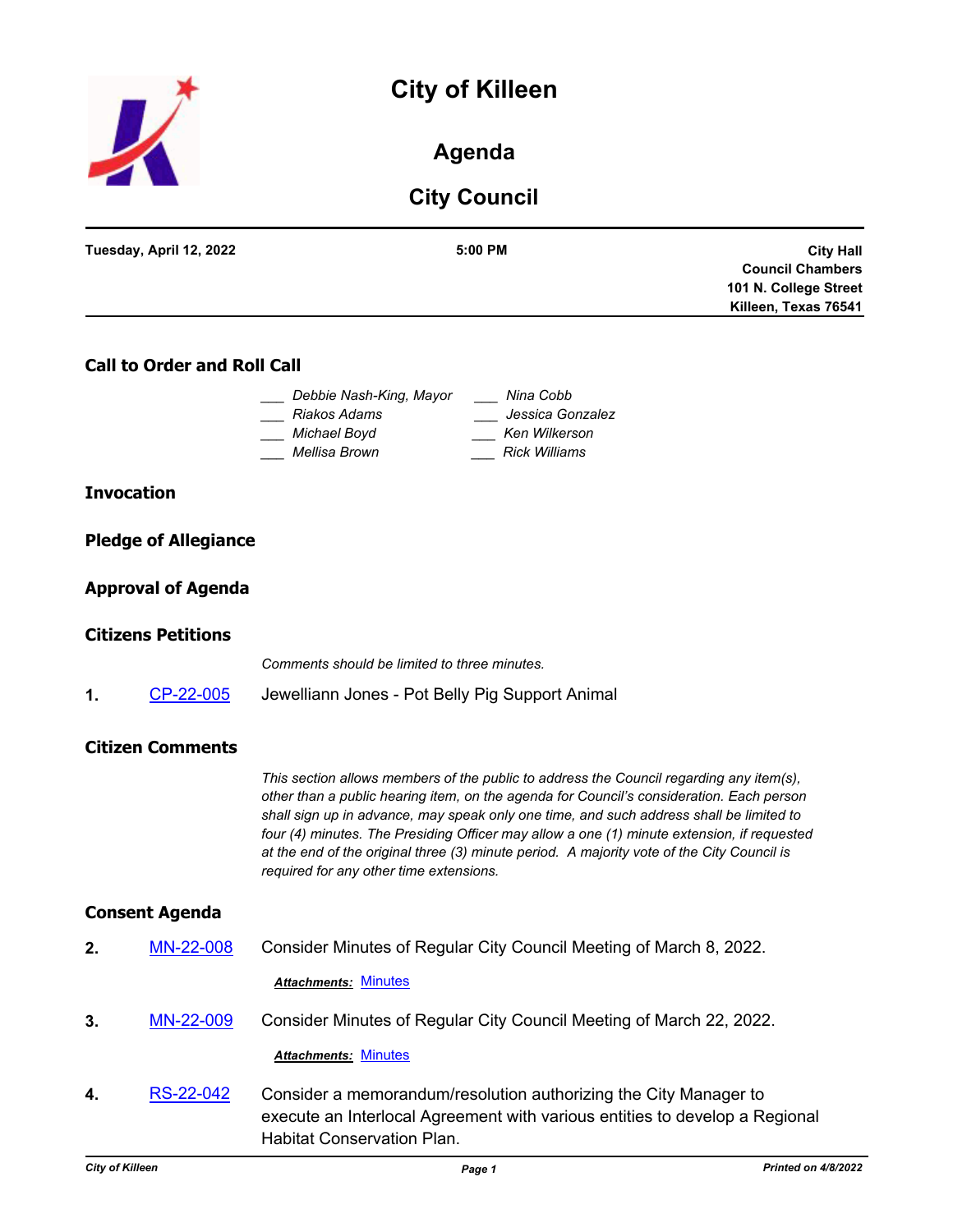#### **Attachments: [Staff Report](http://killeen.legistar.com/gateway.aspx?M=F&ID=4579e981-ccf5-4901-bf95-f891b410aba4.pdf)**

#### [Interlocal Agreement](http://killeen.legistar.com/gateway.aspx?M=F&ID=fd6e866d-4dd7-495d-8d71-a330d31c4d8c.pdf)

**5.** [RS-22-047](http://killeen.legistar.com/gateway.aspx?m=l&id=/matter.aspx?key=5970) Consider a memorandum/resolution awarding Bid No. 22-15, Slurry Seal Services, to Viking Construction in an amount not to exceed \$1,000,000 Citywide for FY22.

> **Attachments: [Staff Report](http://killeen.legistar.com/gateway.aspx?M=F&ID=a7aa4f56-3fc2-4026-831b-8b3d83b3d2df.pdf)** [Bid Tab](http://killeen.legistar.com/gateway.aspx?M=F&ID=3c0c07b5-68f1-4775-9fa5-0fe383af9c04.pdf) **[Contract](http://killeen.legistar.com/gateway.aspx?M=F&ID=dfd4e632-6897-45e8-8286-d3f58deabe4f.pdf)** [Certificate of Interested Parties](http://killeen.legistar.com/gateway.aspx?M=F&ID=6c1ed693-68fb-4815-a25b-8a68553fbaaf.pdf) **[Presentation](http://killeen.legistar.com/gateway.aspx?M=F&ID=c2a94c63-2788-4373-b330-714b202cd0e0.pdf)**

- **6.** [RS-22-048](http://killeen.legistar.com/gateway.aspx?m=l&id=/matter.aspx?key=6014) Consider a memorandum/resolution authorizing a contract for HA5 high density mineral bond road surface treatments to Andale Construction in an amount not to exceed \$1,000,000 citywide in FY22.
	- **Attachments: [Staff Report](http://killeen.legistar.com/gateway.aspx?M=F&ID=c77eba20-0793-4640-9df4-cbd17ed03e32.pdf)** 
		- [Proposal](http://killeen.legistar.com/gateway.aspx?M=F&ID=251d17b7-654f-4ce1-880a-c10e222588ce.pdf) **[Contract](http://killeen.legistar.com/gateway.aspx?M=F&ID=23062ccd-effc-46c8-9d6a-70ae093f2e7f.pdf)** [Certificate of Interested Parties](http://killeen.legistar.com/gateway.aspx?M=F&ID=c47866f4-285a-48ac-8f24-6e26f824e4c7.pdf) **[Presentation](http://killeen.legistar.com/gateway.aspx?M=F&ID=75778789-7975-4d9b-b3aa-a55cb7c52713.pdf)**
- **7.** [RS-22-050](http://killeen.legistar.com/gateway.aspx?m=l&id=/matter.aspx?key=6085) Consider a memorandum/resolution declaring vacancies on various citizen boards and commissions and appointing members to fill the unexpired terms.
	- **Attachments: [Staff Report](http://killeen.legistar.com/gateway.aspx?M=F&ID=d36418d7-1870-4de6-bb14-67f44ff8cd8d.pdf)** 
		- [Presentation](http://killeen.legistar.com/gateway.aspx?M=F&ID=184688d2-d1b2-47ff-80e9-65ae8c8b553b.pdf)

#### **Resolutions**

**8.** [RS-22-046](http://killeen.legistar.com/gateway.aspx?m=l&id=/matter.aspx?key=6063) Consider a memorandum/resolution appointing a new Mayor Protem.

#### *Attachments:* [Staff Report](http://killeen.legistar.com/gateway.aspx?M=F&ID=75d1d3b6-c0a8-4f19-8fdc-d28d1fe6c378.pdf)

**9.** [RS-22-034](http://killeen.legistar.com/gateway.aspx?m=l&id=/matter.aspx?key=5995) Consider a memorandum/resolution authorizing an Interlocal Agreement with Bell County for the relocation of the Bell County Killeen Annex.

#### **Attachments: [Staff Report](http://killeen.legistar.com/gateway.aspx?M=F&ID=486d5ca9-f40f-4862-ab45-6a67f7df46c7.pdf)**

- [Interlocal Agreement](http://killeen.legistar.com/gateway.aspx?M=F&ID=ab2075f3-627d-46e6-bb93-46d577950ad8.pdf) [FNBT Background](http://killeen.legistar.com/gateway.aspx?M=F&ID=9e4b57d9-e1e9-4ebd-9cb7-91a0f5aa724f.pdf) [Bank Site Demolished](http://killeen.legistar.com/gateway.aspx?M=F&ID=aa1cc7e5-bec7-4d7a-8628-85da33f1045d.pdf) [Bank Site Preserved](http://killeen.legistar.com/gateway.aspx?M=F&ID=47a32487-f916-416f-9de8-e7bb3fb286de.pdf) [PD Site with Annex](http://killeen.legistar.com/gateway.aspx?M=F&ID=f9a83348-4c2f-4ad8-8ccc-108039612e51.pdf)
- **[Presentation](http://killeen.legistar.com/gateway.aspx?M=F&ID=eb913b71-f2fa-476d-ae54-023492e4e43c.pdf)**
- **10.** [RS-22-049](http://killeen.legistar.com/gateway.aspx?m=l&id=/matter.aspx?key=6067) Consider a memorandum/resolution to approve a nonprofit application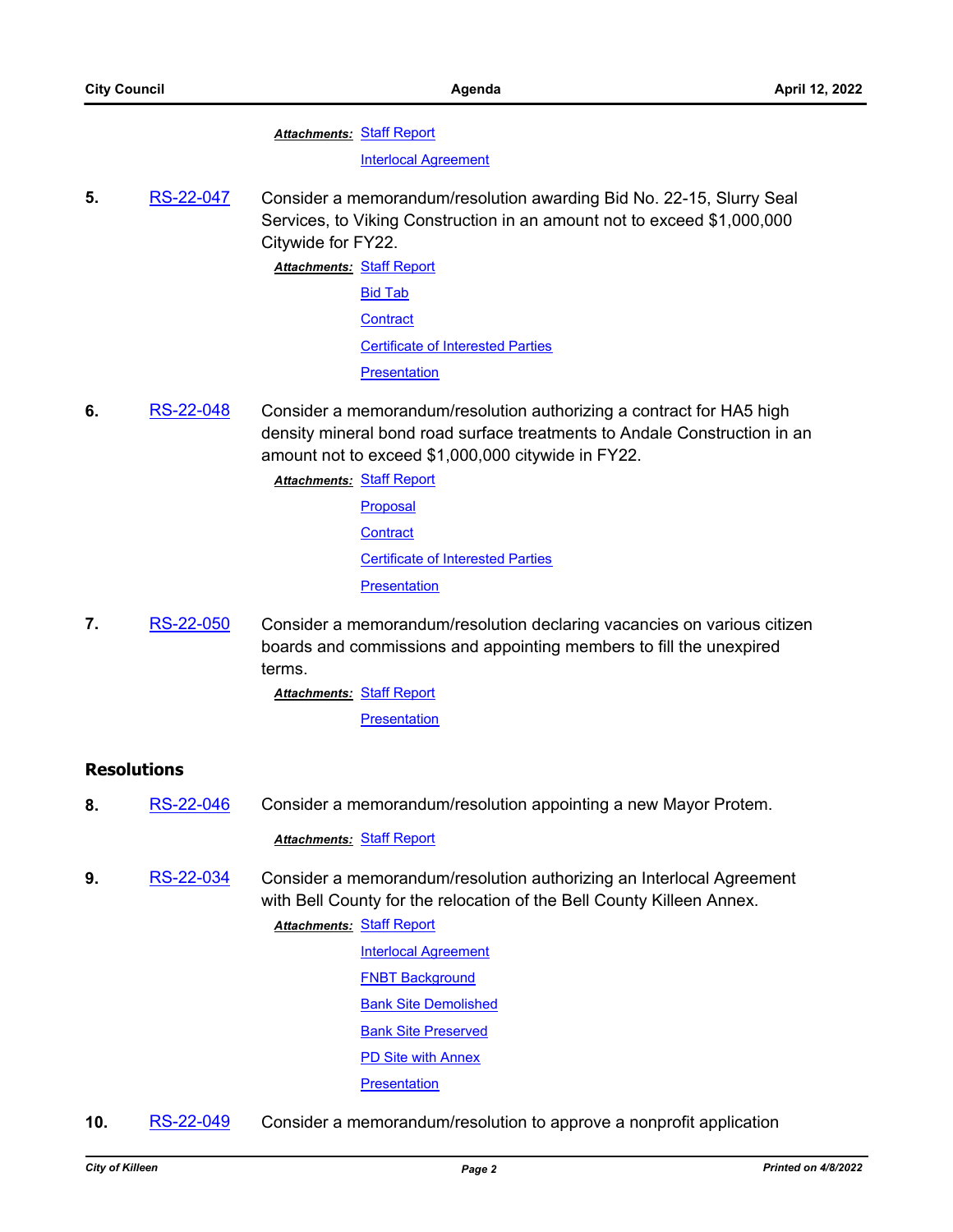process for American Rescue Plan Act (ARPA) and Public Facility Corporation funding (PFC).

**Attachments: [Staff Report](http://killeen.legistar.com/gateway.aspx?M=F&ID=227d519d-ae4c-435f-ab01-28e3f047392d.pdf)** 

[ARPA Nonprofit FAQs](http://killeen.legistar.com/gateway.aspx?M=F&ID=3d3a8ec4-35e5-4cbf-9bff-f34241313dee.pdf)

**[ARPA Nonprofit Application](http://killeen.legistar.com/gateway.aspx?M=F&ID=abc71360-0b28-46e1-ba88-7072b7d9ef70.pdf)** 

[PFC Nonprofit Youth Organizations FAQs](http://killeen.legistar.com/gateway.aspx?M=F&ID=135195ed-f182-4dea-a25f-cee45576fe04.pdf)

[PFC Nonprofit Youth Organization Application](http://killeen.legistar.com/gateway.aspx?M=F&ID=1bc9a91c-89f7-45db-9894-120dc5872bf8.pdf)

#### **Ordinances**

**11.** [OR-22-004](http://killeen.legistar.com/gateway.aspx?m=l&id=/matter.aspx?key=5928) Consider an ordinance amending the Code of Ordinances Chapter 26, Subdivisions and Other Property Developments, to establish the requirements for a Traffic Impact Analysis.

**Attachments: [Staff Report](http://killeen.legistar.com/gateway.aspx?M=F&ID=61eeea71-d4aa-4db7-b6f3-0248ef949408.pdf)** 

[Ordinance January 22](http://killeen.legistar.com/gateway.aspx?M=F&ID=927a431e-3af0-4c65-bd65-33053202c54c.pdf) [Ordinance April 5, 2022](http://killeen.legistar.com/gateway.aspx?M=F&ID=3f7e8888-8ae6-4b5d-9a92-11f5af30b45d.pdf) [Ordinance April 12, 2022](http://killeen.legistar.com/gateway.aspx?M=F&ID=f94a7aff-7aab-4737-8502-ea204e9c20f5.pdf) **[Presentation](http://killeen.legistar.com/gateway.aspx?M=F&ID=be44f363-d628-4e07-a5d7-ca97d730dd3a.pdf)** 

#### **Public Hearings**

**12.** [PH-22-021](http://killeen.legistar.com/gateway.aspx?m=l&id=/matter.aspx?key=5986) HOLD a public hearing and consider an ordinance requested by Mitchell & Associates, Inc. on behalf of Texas Land and Living, LLC (Case #FLUM22-10) to amend the Comprehensive Plan's Future Land Use Map (FLUM) from a 'Rural' (R) designation to a 'General Residential' (GR) designation for approximately 9.147 acres out of the James Cook Survey, Abstract No. 161. The property is generally located east of the intersection of Pinar Trail & Grand Terrace Drive, Killeen, Texas.

> **Attachments: [Staff Report](http://killeen.legistar.com/gateway.aspx?M=F&ID=a9d65861-00b7-4429-8028-f0d2bbe76bad.pdf) [Maps](http://killeen.legistar.com/gateway.aspx?M=F&ID=0d930255-b3b0-4e95-98fb-607e6fcb8a0d.pdf) [Minutes](http://killeen.legistar.com/gateway.aspx?M=F&ID=846bd1f7-cf31-46a5-8765-af203e6fb744.pdf) [Ordinance](http://killeen.legistar.com/gateway.aspx?M=F&ID=aa23b5bd-2862-4389-83be-c0b436bb2781.pdf) [Response](http://killeen.legistar.com/gateway.aspx?M=F&ID=18dccc1f-dfaf-4a5e-9e88-0bffd6d1dc5b.pdf)** [FLUM Exhibit](http://killeen.legistar.com/gateway.aspx?M=F&ID=b769914c-84b0-4c6b-8075-9f1a4abaaea5.pdf) **[Presentation](http://killeen.legistar.com/gateway.aspx?M=F&ID=908f67f8-51e7-4f00-82dc-c08b701bddad.pdf)**

**13.** [PH-22-022](http://killeen.legistar.com/gateway.aspx?m=l&id=/matter.aspx?key=5987) HOLD a public hearing and consider an ordinance requested by Mitchell & Associates, Inc. on behalf of Texas Land and Living, LLC (Case #Z22-11) to rezone approximately 9.147 acres out of the James Cook Survey, Abstract No. 161 from "A" (Agricultural District) to "R-1" (Single-Family Residential District). The property is generally located east of the intersection of Pinar Trail and Grand Terrace Drive, Killeen, Texas. (Requires a ¾ Majority Vote)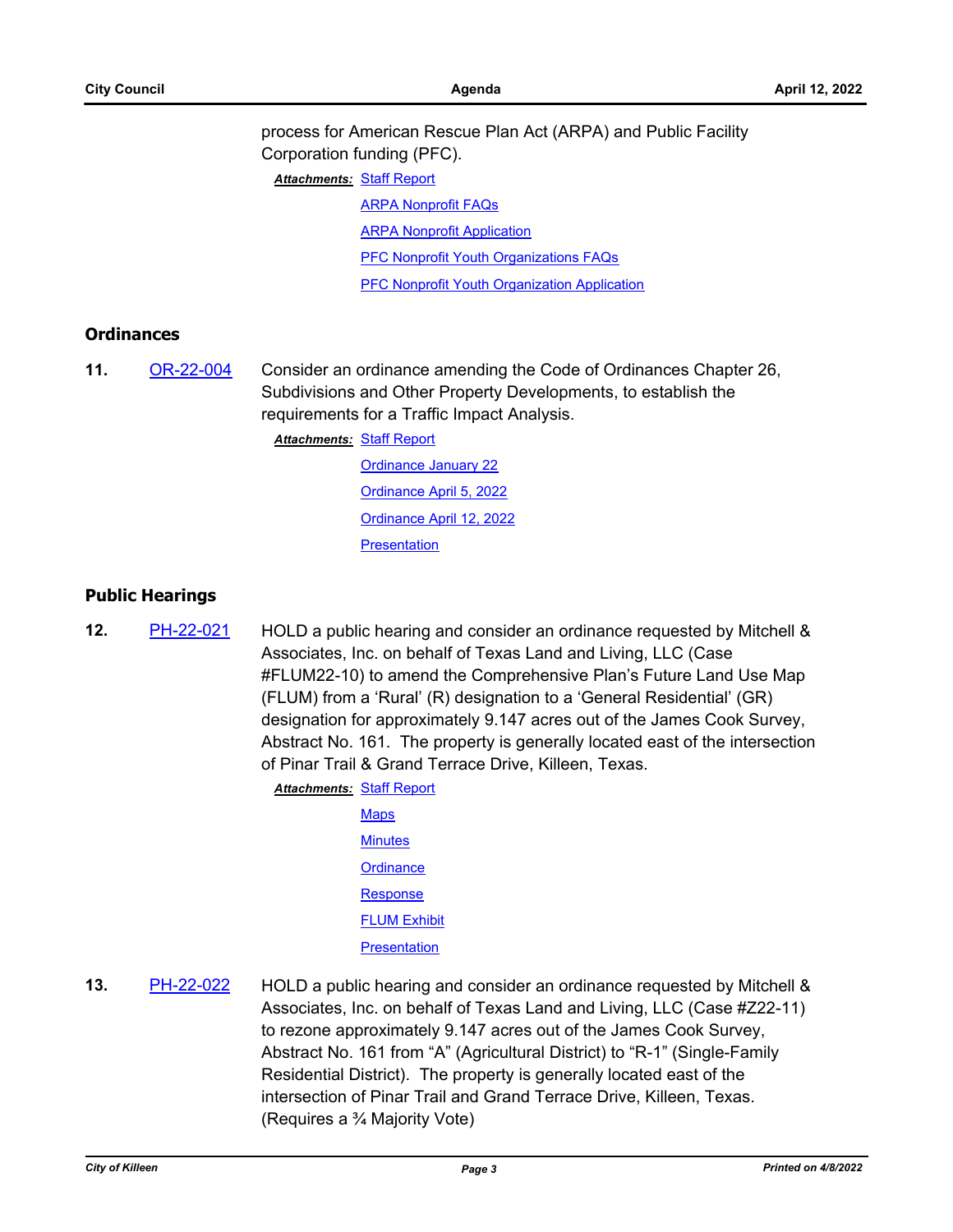| <b>Attachments: Staff Report</b> |                            |
|----------------------------------|----------------------------|
|                                  | <b>Maps</b>                |
|                                  | <b>Site Photos</b>         |
|                                  | <b>Minutes</b>             |
|                                  | Ordinance                  |
|                                  | <b>Considerations</b>      |
|                                  | <b>Responses</b>           |
|                                  | <b>Letter to Residents</b> |
|                                  | Presentation               |

**14.** [PH-22-023](http://killeen.legistar.com/gateway.aspx?m=l&id=/matter.aspx?key=5990) HOLD a public hearing and consider an ordinance requested by Franklin Land Associates, LLC. on behalf of D&SC Enterprises, Inc. (Case #Z22-13) to rezone approximately 1.516 acres out of the W. H. Cole, Abstract No. 200, from "R-1" (Single-Family Residential District) to "B-3" (Local Business District). The property is generally located west of Featherline Road and north of Chaparral Road, Killeen, Texas.

**Attachments: [Staff Report](http://killeen.legistar.com/gateway.aspx?M=F&ID=411465c2-47b8-4157-89cc-28f33a92b53f.pdf) [Maps](http://killeen.legistar.com/gateway.aspx?M=F&ID=c9813db7-8021-4668-a04c-eb12c4d2474d.pdf)** [Site Photos](http://killeen.legistar.com/gateway.aspx?M=F&ID=5408d684-a785-4c30-871b-5d89171b704d.pdf) **[Minutes](http://killeen.legistar.com/gateway.aspx?M=F&ID=27123036-e1a7-4480-aebd-a215d7a23a7d.pdf) [Ordinance](http://killeen.legistar.com/gateway.aspx?M=F&ID=c806f0c9-c571-4dea-bacb-751562b78c15.pdf) [Considerations](http://killeen.legistar.com/gateway.aspx?M=F&ID=71820f08-a4d3-4f14-87c5-070960efc72c.pdf) [Response](http://killeen.legistar.com/gateway.aspx?M=F&ID=170a0580-1955-4d18-9d76-a2c2971a29ed.pdf) [Site Plan](http://killeen.legistar.com/gateway.aspx?M=F&ID=0e4731b3-2d77-43a0-99b2-e4438263c133.pdf)** 

- **[Presentation](http://killeen.legistar.com/gateway.aspx?M=F&ID=52d4dffb-193b-4e37-a7d5-526af8520105.pdf)**
- **15.** [PH-22-024](http://killeen.legistar.com/gateway.aspx?m=l&id=/matter.aspx?key=5991) HOLD a public hearing and consider an ordinance requested by Edward McIntyre on behalf of Gurunath Vadamudala (Case #Z22-14) to rezone Holder Addition, Block 1, Lot 1, from "B-5" (Business District) to "R-1" (Single-Family Residential District). The property is locally addressed as 1118 18th Street, Killeen, Texas.

**Attachments: [Staff Report](http://killeen.legistar.com/gateway.aspx?M=F&ID=52157410-87b6-4f21-9ebd-b46ffaba0cd6.pdf) [Maps](http://killeen.legistar.com/gateway.aspx?M=F&ID=34ae54bf-5a94-4bda-a7cf-530ea66c3d25.pdf)** [Site Photos](http://killeen.legistar.com/gateway.aspx?M=F&ID=cfacb206-5bd2-4aee-bfd8-bed92879ed18.pdf) **[Minutes](http://killeen.legistar.com/gateway.aspx?M=F&ID=3ac39543-0cea-4779-a743-ac2b1d286c4b.pdf) [Ordinance](http://killeen.legistar.com/gateway.aspx?M=F&ID=34ef800b-ad6c-4830-b232-bb9a08b9ee8e.pdf) [Considerations](http://killeen.legistar.com/gateway.aspx?M=F&ID=97729b1b-7687-4e3f-9d32-1b0568119554.pdf) [Presentation](http://killeen.legistar.com/gateway.aspx?M=F&ID=01960cc3-cca9-4eda-b776-fbb5ff849919.pdf)** 

**16.** [PH-22-025](http://killeen.legistar.com/gateway.aspx?m=l&id=/matter.aspx?key=5992) HOLD a public hearing and consider an ordinance requested by Michael Linnemann (Case #Z22-15) to rezone approximately 0.3375 acres out of the Simmons 2nd Subdivision, Block 1, Lot 38, from "R-1" (Single-Family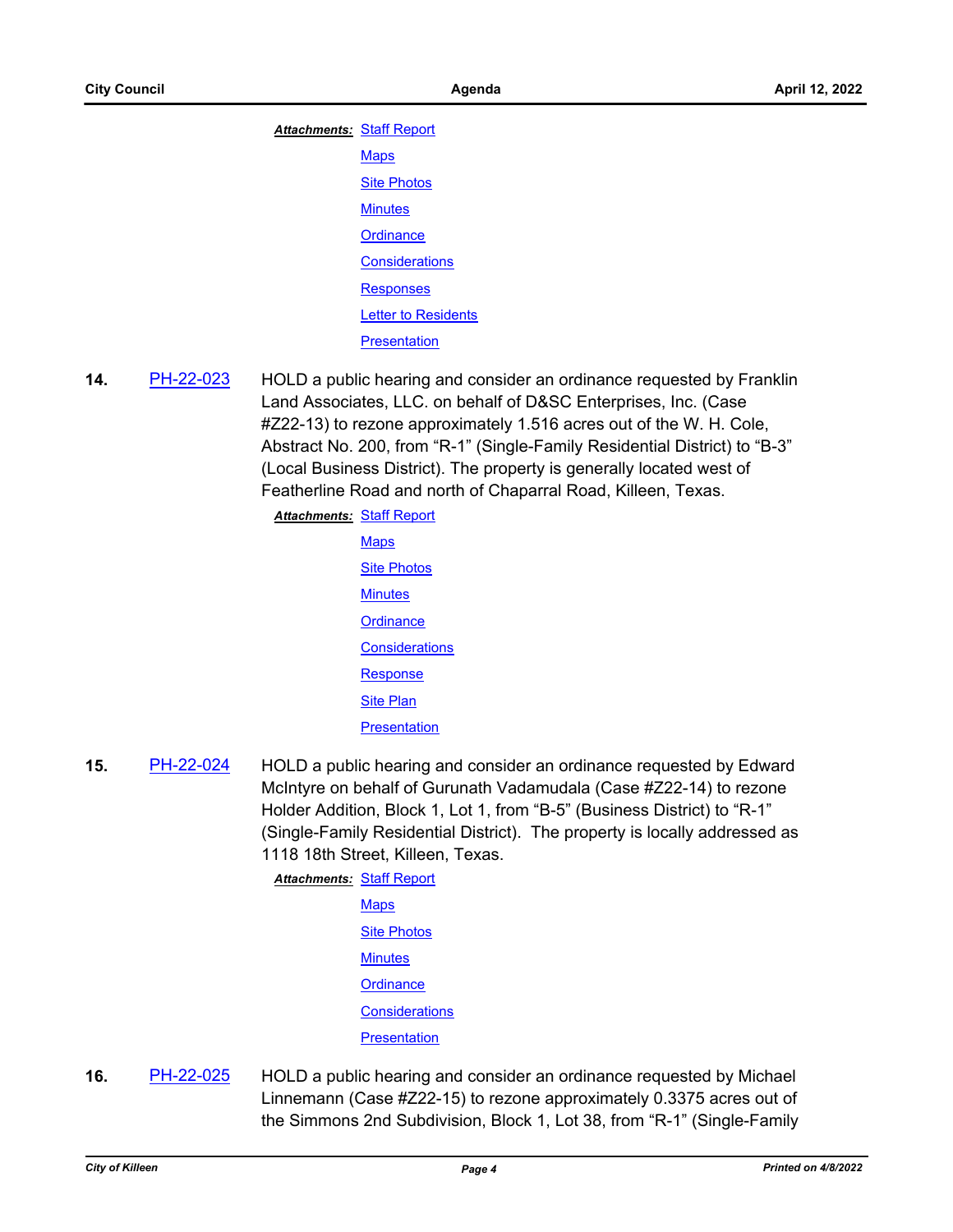Residential District) to "R-2" (Two-Family Residential District). The property is addressed as 3909 Turner Avenue, Killeen, Texas.

**Attachments: [Staff Report](http://killeen.legistar.com/gateway.aspx?M=F&ID=836a4587-8ddd-4eff-a4a3-2e016fd15906.pdf) [Maps](http://killeen.legistar.com/gateway.aspx?M=F&ID=240b0677-d373-42ba-bb14-b112bda212b9.pdf) [Site Photos](http://killeen.legistar.com/gateway.aspx?M=F&ID=4cefc3d0-6234-4bc2-a863-ac7b7708f409.pdf) [Minutes](http://killeen.legistar.com/gateway.aspx?M=F&ID=3f766edc-3930-49de-a18c-c16e721c5bbd.pdf) [Ordinance](http://killeen.legistar.com/gateway.aspx?M=F&ID=73bf17fd-ac7c-48bd-9d39-73c45145a107.pdf) [Considerations](http://killeen.legistar.com/gateway.aspx?M=F&ID=2f3a4cea-0d7c-4c49-9fa4-f0c8b4720399.pdf) [Responses](http://killeen.legistar.com/gateway.aspx?M=F&ID=3998de4a-e115-4232-85ea-0e159d91dde5.pdf) [Presentation](http://killeen.legistar.com/gateway.aspx?M=F&ID=947210be-7743-4523-821c-33f2807412ad.pdf)** 

**17.** [PH-22-026](http://killeen.legistar.com/gateway.aspx?m=l&id=/matter.aspx?key=5993) HOLD a public hearing and consider an ordinance requested by Joe Patterson on behalf of Michael Patterson (Case #Z22-16) to rezone approximately 3.2562 acres out of the Lakeview Park Phase One, Block 9, Lots 1A, 2A, 3 & 4 and Lakeview Park Subdivision Third Replat, Block 1, Lot 31B, from "B-3" (Local Business District) to "SF-2" (Single-Family Residential District). The properties are locally addressed as 5398, 5400, 5450, 5500, & 5550 Rancier Avenue, Killeen, Texas.

**Attachments: [Staff Report](http://killeen.legistar.com/gateway.aspx?M=F&ID=ccf97eb4-ee5b-4126-b3c9-4da7a8d8b0af.pdf)** 

| <b>Maps</b>           |  |  |
|-----------------------|--|--|
| <b>Site Photos</b>    |  |  |
| <b>Minutes</b>        |  |  |
| Ordinance             |  |  |
| <b>Considerations</b> |  |  |
| <b>Presentation</b>   |  |  |

**18.** [PH-22-027](http://killeen.legistar.com/gateway.aspx?m=l&id=/matter.aspx?key=5988) HOLD a public hearing and consider an ordinance requested by Andrea Metz on behalf of Six Westheimer Retail, LTD (Case #FLUM22-11) to amend the Comprehensive Plan's Future Land Use Map (FLUM) from a 'General Commercial' (GC) designation to a 'Multi-Family Residential' (MFR) designation for a total of approximately 9.62 acres out of the A. Dickson Survey Abstract No. 262, the Killeen Industrial Foundation, Block 1, Lot 18, the Northside Theater Subdivision, Block 1, Lot 10, and the KIXS Addition, Block 1, Lot 1. The property is locally addressed as 3001 Atkinson Avenue, Killeen, Texas.

**Attachments: [Staff Report](http://killeen.legistar.com/gateway.aspx?M=F&ID=a4ff1cf8-e441-4061-aca9-65533d7aa25d.pdf)** 

**[Maps](http://killeen.legistar.com/gateway.aspx?M=F&ID=0bf78e89-7de1-4a56-9632-5b0c13474b67.pdf)** 

**[Minutes](http://killeen.legistar.com/gateway.aspx?M=F&ID=9c4a2486-a7ea-4888-82f1-ecaece3343b3.pdf)** 

**[Ordinance](http://killeen.legistar.com/gateway.aspx?M=F&ID=69644566-1bbe-4194-94ed-26eee1d3c7d6.pdf)** 

**[Presentation](http://killeen.legistar.com/gateway.aspx?M=F&ID=848f1172-bd64-45c7-8998-e303b92693e6.pdf)** 

#### **Councilmember Requests for Future Agenda Items**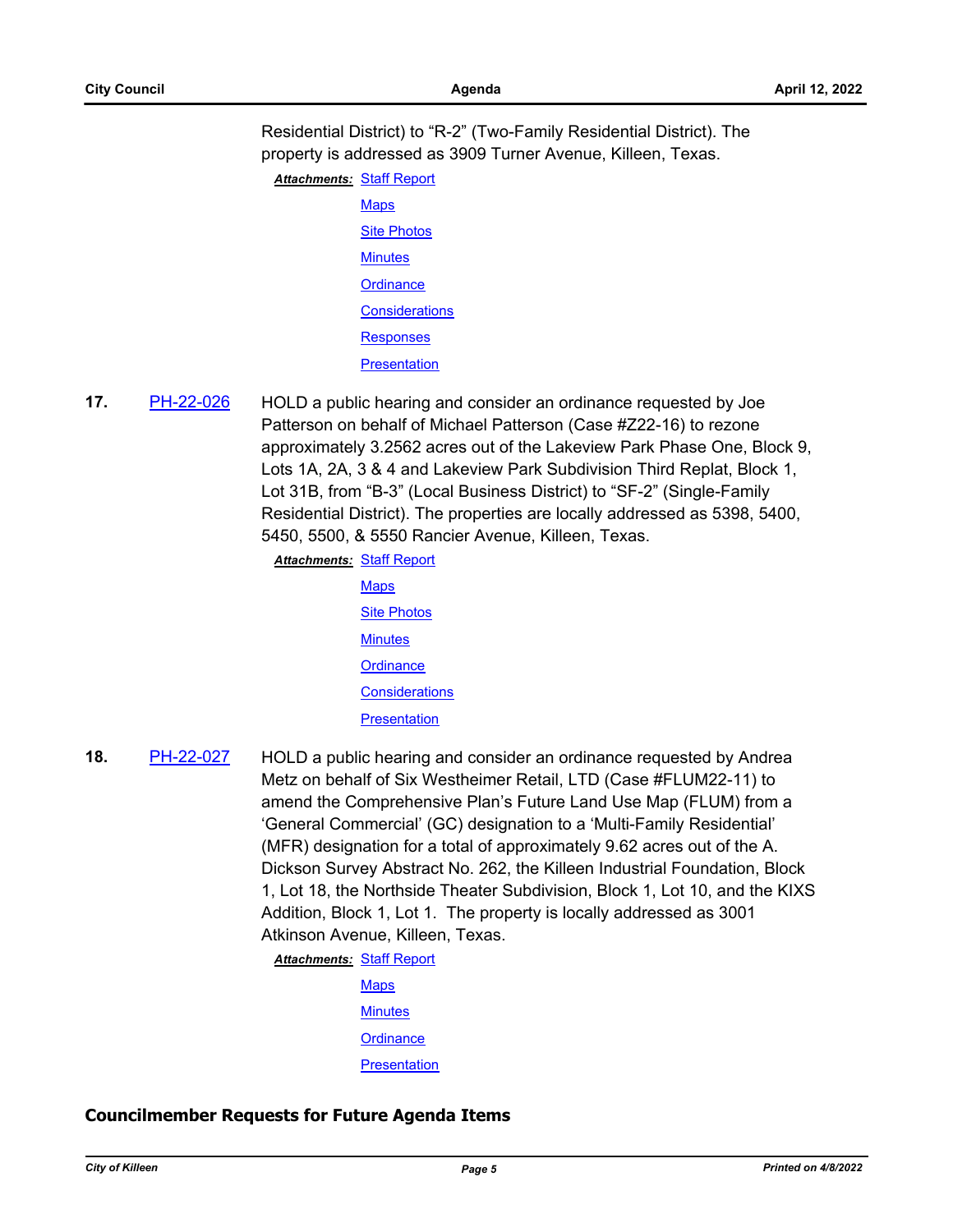| 19.                     | RQ-22-013        | Briefing from TEX-21 (Transportation Excellence for the 21th Century)            |  |  |
|-------------------------|------------------|----------------------------------------------------------------------------------|--|--|
|                         |                  | <b>Attachments: Request</b>                                                      |  |  |
| 20.                     | RQ-22-014        | Discharging Firearms in City Limits                                              |  |  |
|                         |                  | <b>Attachments: Request</b>                                                      |  |  |
| 21.                     | RQ-22-015        | <b>KEDC Structure Review</b>                                                     |  |  |
|                         |                  | <b>Attachments: Request</b>                                                      |  |  |
| 22.                     | RQ-22-016        | Request Quarterly Update from KEDC                                               |  |  |
|                         |                  | <b>Attachments: Request</b>                                                      |  |  |
| <b>Discussion Items</b> |                  |                                                                                  |  |  |
| 23.                     | <b>DS-22-040</b> | <b>Discuss Downtown Property Improvements</b>                                    |  |  |
| 24.                     | <b>DS-22-041</b> | Discuss Potential Sale of Cemetery Property for Economic Development<br>Purposes |  |  |

25. [DS-22-045](http://killeen.legistar.com/gateway.aspx?m=l&id=/matter.aspx?key=6092) Discuss Employment of the Chief of Police

#### **Adjournment**

*I certify that the above notice of meeting was posted on the Internet and on the bulletin boards at Killeen City Hall and at the Killeen Police Department on or before 5:00 p.m. on April 8, 2022.*

*Lucy C. Aldrich, City Secretary* 

*\_\_\_\_\_\_\_\_\_\_\_\_\_\_\_\_\_\_\_\_\_\_\_\_\_\_\_\_\_\_\_*

*The public is hereby informed that notices for City of Killeen meetings will no longer distinguish between matters to be discussed in open or closed session of a meeting. This practice is in accordance with rulings by the Texas Attorney General that, under the Texas Open Meetings Act, the City Council may convene a closed session to discuss any matter listed on the agenda, without prior or further notice, if the matter is one that the Open Meetings Act allows to be discussed in a closed session.*

*This meeting is being conducted in accordance with the Texas Open Meetings Law [V.T.C.A., Government Code, § 551.001 et seq.]. This meeting is being conducted in accordance with the Americans with Disabilities Act [42 USC 12101 (1991)]. The facility is wheelchair accessible and handicap parking is available. Requests for sign interpretive services are available upon requests received at least 48 hours prior to the meeting. To make arrangements for those services, please call 254-501-7700, City Manager's Office, or TDD 1-800-734-2989.*